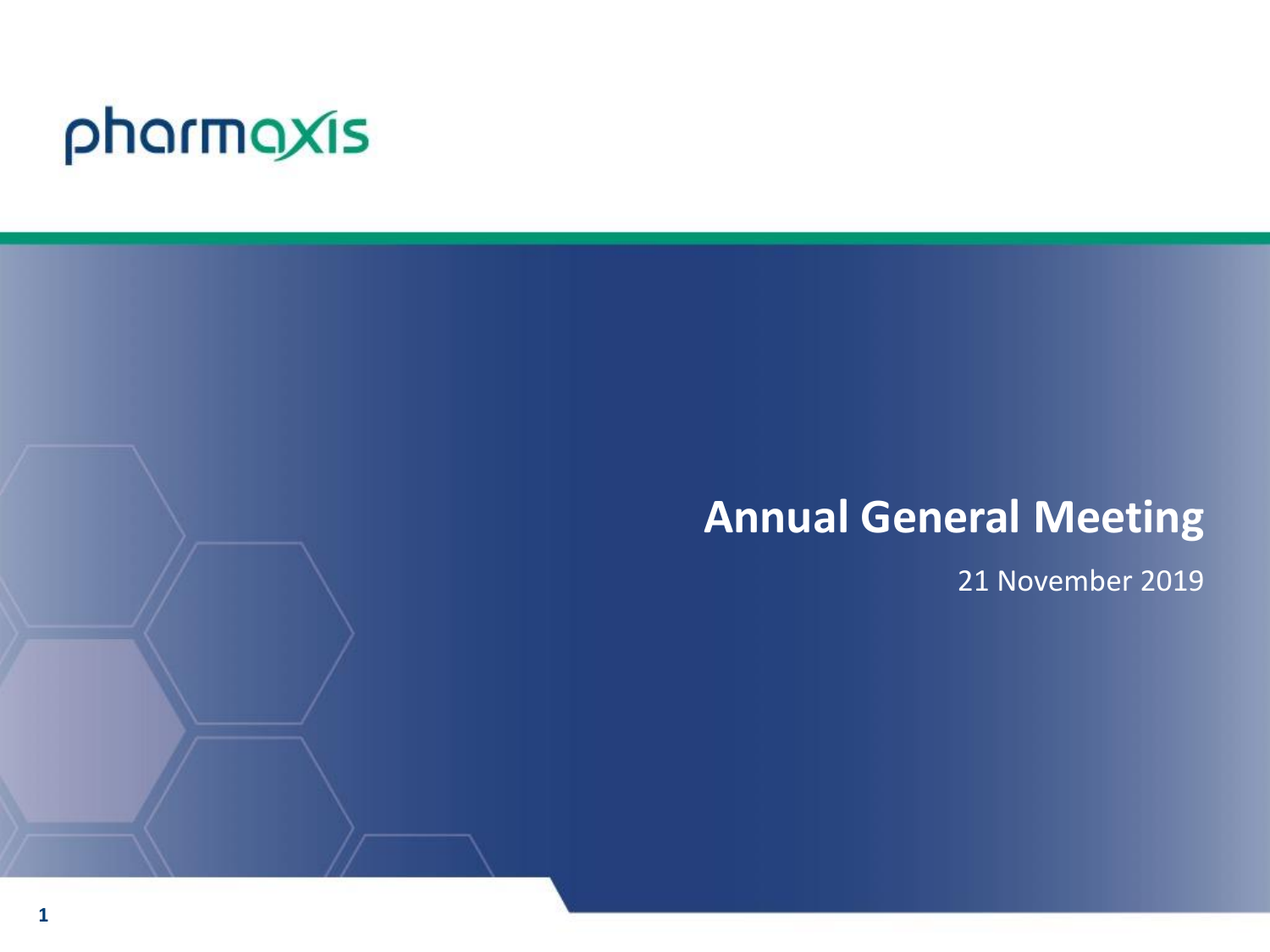

## **Presentation by Chief Executive Officer**

Gary Phillips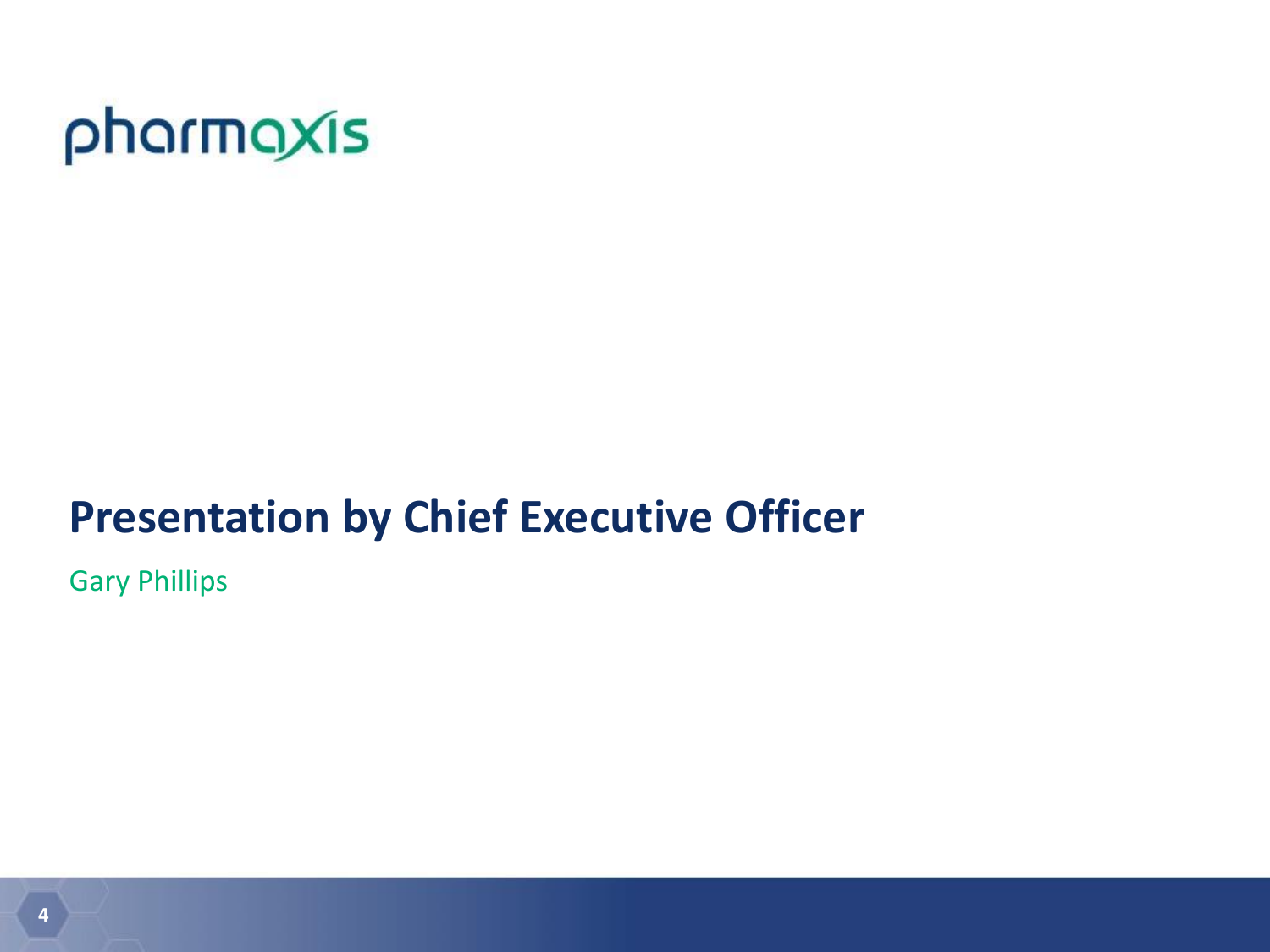## **Forward looking statement**

This document contains forward-looking statements, including statements concerning Pharmaxis' future financial position, plans, and the potential of its products and product candidates, which are based on information and assumptions available to Pharmaxis as of the date of this document. Actual results, performance or achievements could be significantly different from those expressed in, or implied by, these forward-looking statements. All statements, other than statements of historical facts, are forward-looking statements. These forward-looking statements are not guarantees or predictions of future results, levels of performance, and involve known and unknown risks, uncertainties and other factors, many of which are beyond our control, and which may cause actual results to differ materially from those expressed in the statements contained in this document. For example, despite our efforts there is no certainty that we will be successful in partnering our LOXL2 program or any of the other products in our pipeline on commercially acceptable terms, in a timely fashion or at all. Except as required by law we undertake no obligation to update these forward-looking statements as a result of new information, future events or otherwise.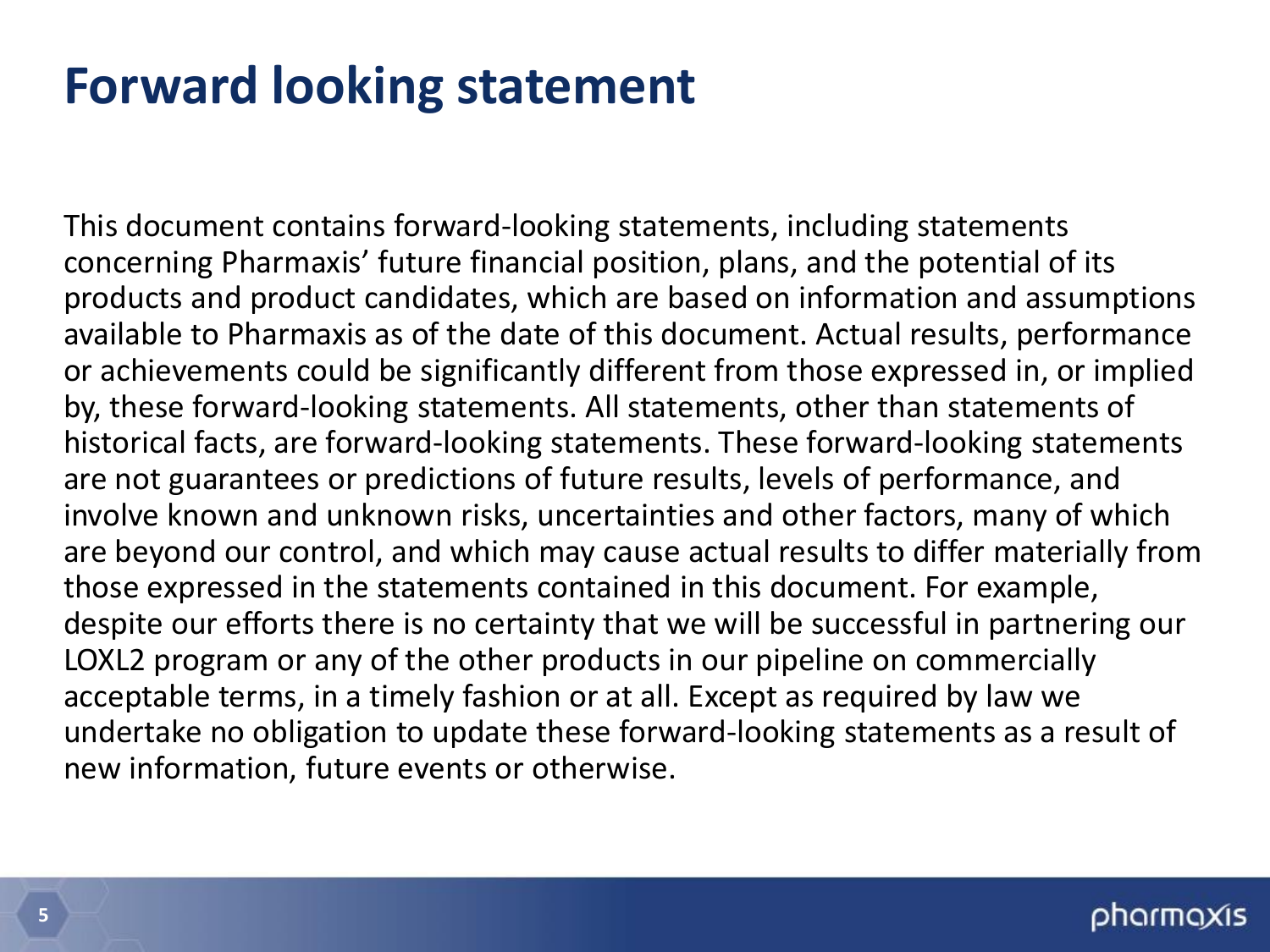## **Summary**

## A global leader in drug development for fibrosis & inflammation

- **1. Exciting product pipeline with multiple near term opportunities**
	- Lead drug (BI1467335) sold to Boehringer Ingelheim (BI) in 2015 in development for two disease indications
		- Total deal >\$600m+ in development milestones plus royalties; \$83m received to date from BI
	- Anti fibrotic LOXL-2 program for the treatment of diseases including NASH and IPF completed phase 1 safety trials
		- Commercial partnering in progress
	- Bronchitol and Aridol (Mannitol business) business unit nearing breakeven revenues
		- US FDA approval expected H1 2020
	- Two further anti fibrotic programs in late stage pre clinical / phase 1
		- **Patient proof of clinical efficacy trials due to start in 2020; myelofibrosis & skin scar revision**
- **2. Management team** with significant international experience in drug development, commercialisation and partnering
	- Big Pharma validation of science and commercial acumen from existing deals with BI and Chiesi
- **3. Strong balance sheet**  A\$23m cash (9/19), \$6m R&D Tax Incentive received October 2019
- **4. Specialist** US, UK and Australian institutional **biotech investors** on the share register
- **5. Numerous catalysts** over next 12 months including two cash generating events (LOXL2 partnering & Bronchitol US)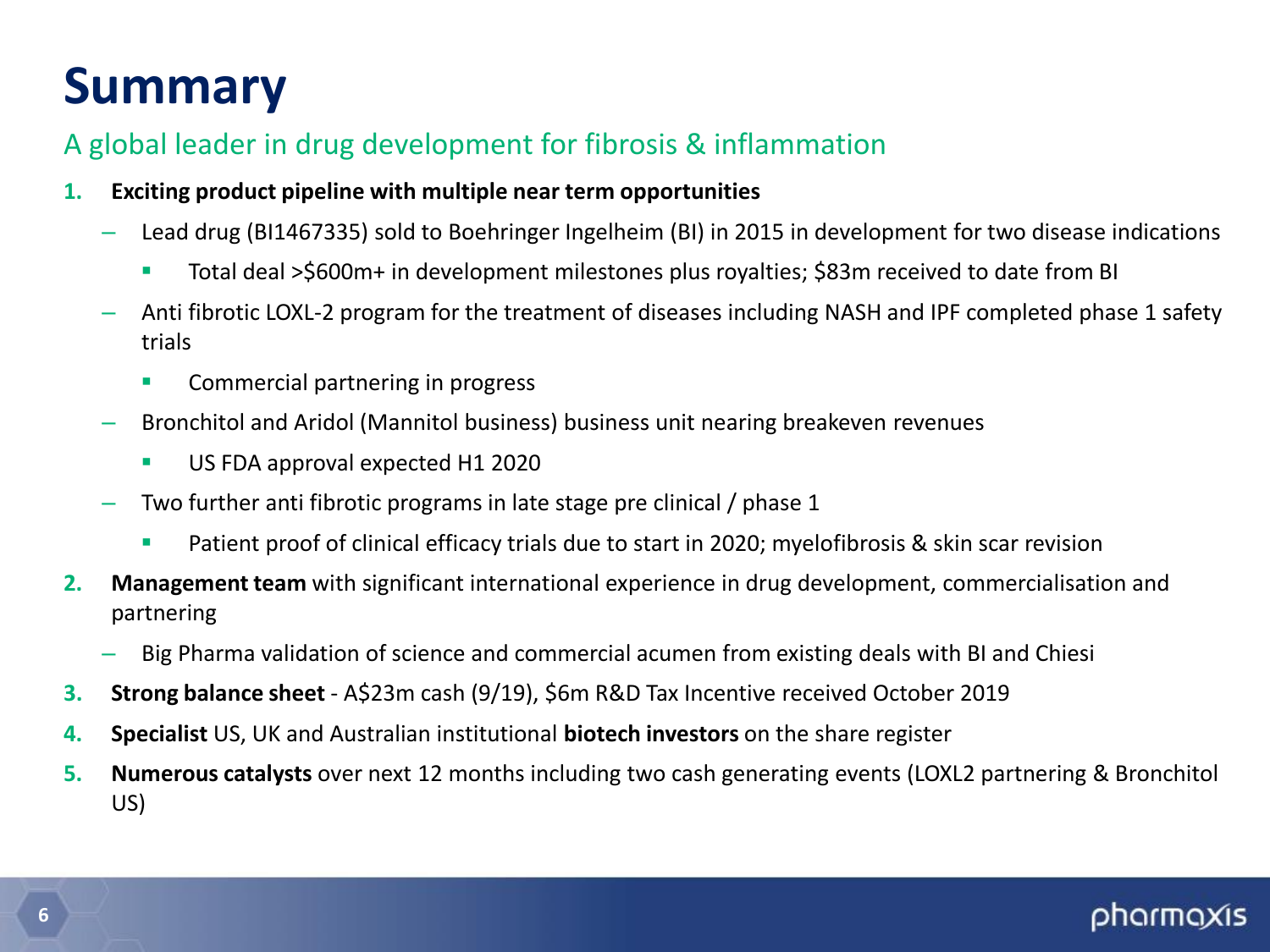## **Experienced senior management team**

## Significant experience in drug development, commercialisation and partnering



#### **Gary Phillips – CEO**

- more than 30 years of operational management experience in the pharmaceutical and healthcare industry in Europe, Asia and Australia
- joined Pharmaxis in 2003 and was appointed Chief Executive Officer in March 2013 at which time he was Chief Operating Officer
- previously held country and regional management roles at Novartis – Hungary, Asia Pacific and Australia



#### **David McGarvey – CFO**

- more than 30 years' experience building Australian based companies from inception to globally successful enterprises
- joined Pharmaxis as Chief Financial Officer and Company Secretary in December 2002
- previously Chief Financial Officer of the Filtration and Separations Division of US Filter (1998-2002), and Memtec Limited (1985-1998)
- commenced career at PricewaterhouseCoopers



#### **Brett Charlton - Medical**

- more than 25 years experience in clinical trial design and management
- author of more than 80 scientific papers
- founding Medical Director of the National Health Sciences **Centre**
- previously held various positions with the Australian National University, Stanford University, the Baxter Centre for Medical Research, Royal Melbourne Hospital, and the Walter and Eliza Hall Institute



#### **Wolfgang Jarolimek – Drug Discovery**

- **n** more than 20 years' experience in pharmaceutical drug discovery and published more than 30 peer reviewed articles
- previously Director of Assay Development and Compound Profiling at the GlaxoSmithKline Centre of Excellence in Drug Discovery in Verona, Italy
- spent 8 years as post-doc at the Max-Plank Institute in Munich, Germany; Baylor College of Medicine, Houston, Texas; Rammelkamp Centre, Cleveland Ohio; and University of Heidelberg, Germany



#### **Kristen Morgan – Alliance Management**

- **n** more than 20 years' experience in the pharmaceutical industry having previously held a senior role in medical affairs at Sanofi-Aventis, and a commercial sales role at GlaxoSmithKline
- **•** responsibility for alliance management and medical and regulatory affairs

#### **Non Executive Directors**

- **Malcolm McComas**  *Chair*
	- former investment banker
	- former MD Citi Group

#### **Kathleen Metters**

- former head of worldwide basic research at Merck
- former CEO of biopharmaceutical company Lycera Corp
- **Will Delaat**
	- former CEO of Merck Australia
	- former chair of Medicines Australia
- **Edward Rayner**
	- over 20 years' experience in global capital markets

#### **7** Read more on the [Pharmaxis website](http://www.pharmaxis.com.au/about/our-people/)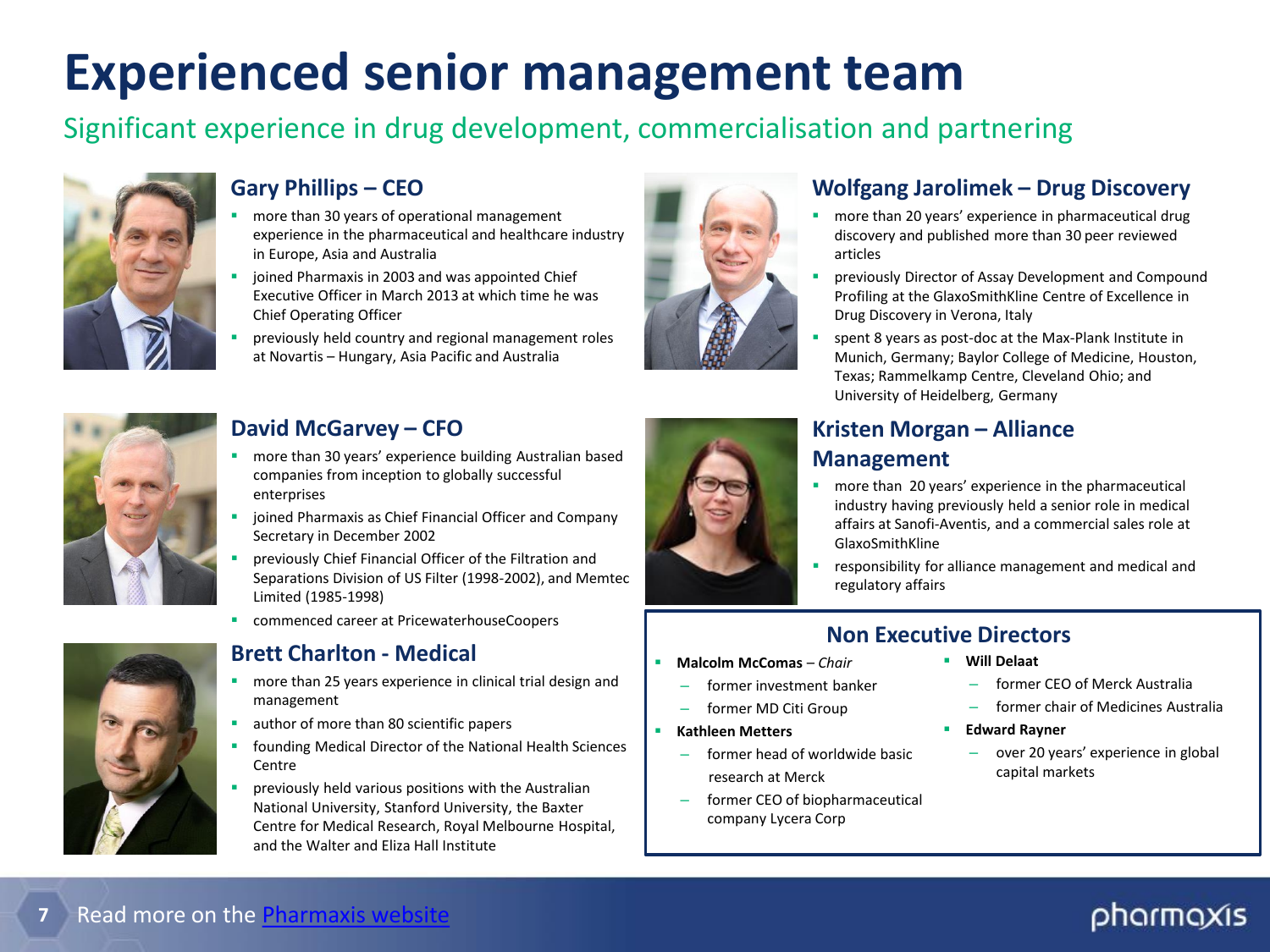## **A broad pipeline with multiple opportunities**

|                            | Indication                                           | <b>Discovery</b>                                                                                                                                                                                                | Lead<br>Optimisation                                          | Pre<br>Clinical | Phase I | Phase II | Phase III               | Approval                   | Marketed<br>by |
|----------------------------|------------------------------------------------------|-----------------------------------------------------------------------------------------------------------------------------------------------------------------------------------------------------------------|---------------------------------------------------------------|-----------------|---------|----------|-------------------------|----------------------------|----------------|
| <b>Mannitol business</b>   |                                                      |                                                                                                                                                                                                                 |                                                               |                 |         |          |                         |                            |                |
| Bronchitol <sup>®</sup> US | Cystic<br>fibrosis                                   | FDA expected to complete review of NDA in Q1 2020. Subject to FDA approval, US partner Chiesi will launch<br>commercially in the US in 2020.                                                                    |                                                               |                 |         |          | <b>GChiesi</b>          |                            |                |
| <b>Bronchitol RoW</b>      | Cystic<br>fibrosis                                   | Bronchitol is currently sold in the UK, Germany, Italy, Greece & Nordic by Chiesi; in certain other European countries<br>and Russia by specialist distributors; and by PXS in Australia and smaller countries. |                                                               |                 |         |          | Direct &<br><b>Dist</b> |                            |                |
| Aridol®                    | Asthma<br>diagnosis                                  | Aridol is approved and sold in US, Australia, South Korea and a number of European countries. Canadian approval<br>received June 2019.                                                                          |                                                               |                 |         |          | Direct &<br><b>Dist</b> |                            |                |
| <b>Drug development</b>    | <b>Clinical</b>                                      |                                                                                                                                                                                                                 |                                                               |                 |         |          |                         |                            |                |
| AOC3                       | <b>NASH</b>                                          | <b>Boehringer</b><br>Sold to Boehringer Ingelheim in May 2015. Phase 2a trial completed June 2019<br>- to report Q4 CY 2019. PXS has received payments of A\$68m to date.<br>Ingelheim                          |                                                               |                 |         |          |                         |                            |                |
| AOC <sub>3</sub>           | <b>Diabetic</b><br>retinopathy                       | <b>Boehringer</b><br>Boehringer commenced dosing a Phase 2a trial in January 2018. PXS<br>received A\$15m to date.<br>Ingelheim                                                                                 |                                                               |                 |         |          |                         |                            |                |
| LOXL-2                     | NASH,<br>fibrosis -<br>liver, lung,<br>kidney, heart | process commenced.                                                                                                                                                                                              | Phase 1 trials in 2 compounds complete. Commercial partnering |                 |         |          |                         |                            |                |
| <b>Systemic LOX</b>        | Anti-fibrotic:<br>cancer                             |                                                                                                                                                                                                                 | Completed phase 1a SAD. To complete phase 1b MAD Q1 2020      |                 |         |          |                         | Progress in last 12 months |                |
|                            | <b>Preclinical</b>                                   |                                                                                                                                                                                                                 |                                                               |                 |         |          |                         |                            |                |
| <b>Topical LOX</b>         | Anti-fibrotic:<br>scarring                           | <b>CY 2020</b>                                                                                                                                                                                                  | Effective in scarring models. Commence phase 1                |                 |         |          |                         |                            |                |

AOC3: amine oxidase copper containing type 3 inhibitor; LOXL-2 (lysyl oxidase like 2) inhibitor (also inhibits LOX-3); LOX: pan (all) lysyl oxidase inhibitor; Systemic: oral drug; Topical: drug to be applied directly to the skin.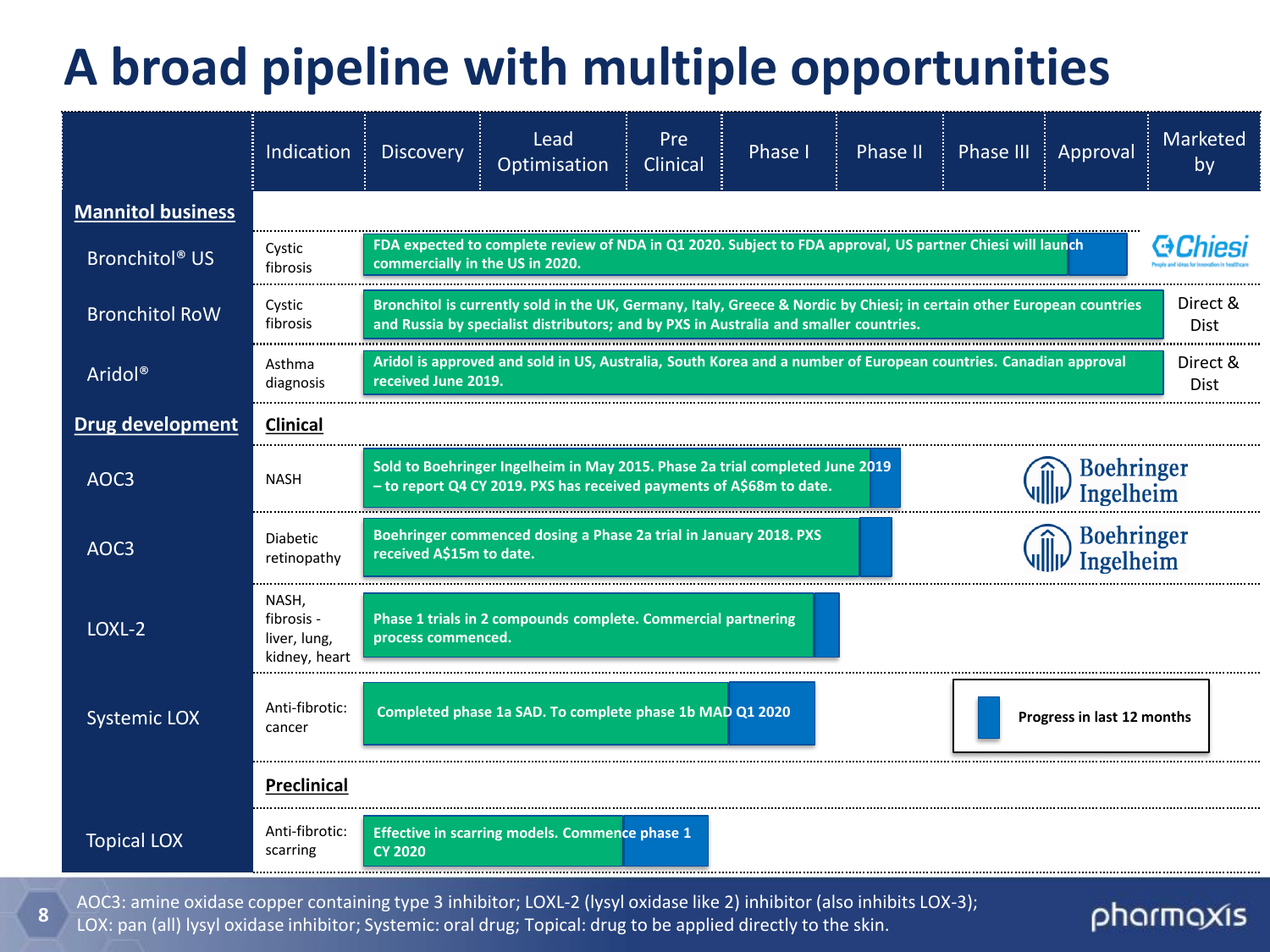# **Highlights of the past year**

## 2019 Progress Positions Pharmaxis for Pivotal 2020

#### **New Drug Development**

- BI acquired drug
	- NASH phase 2a study completed
	- DR phase 2a > 50% recruited
- LOXL2 program completes phase 1 and 3 month tox
- System LOX program completes phase 1a, starts phase 1b; positive preclinical studies in myelofibrosis
- Topical LOX prepares for phase 1

#### **Mannitol Business**

- Bronchitol in-market sales increase in EU (17%) & Aust (12%)
- FDA approves Frenchs Forest factory
- Aridol relaunched in US, approved in Canada. Sales up 55%
- Bronchitol reimbursed in Russia and commercial sales commence
- FDA clarifies Bronchitol approval requirements

#### **Corporate**

- \$24m share placement
- UK specialist biotech investor Arix joins share register
- Ed Rayner joins board
- R&D day presentations by Boehringer Ingelheim and the Garvan
- Pharmaxis recognised as a top innovator company in Asia Pacific
- Pharmaxis receives \$6.2m R&D tax incentive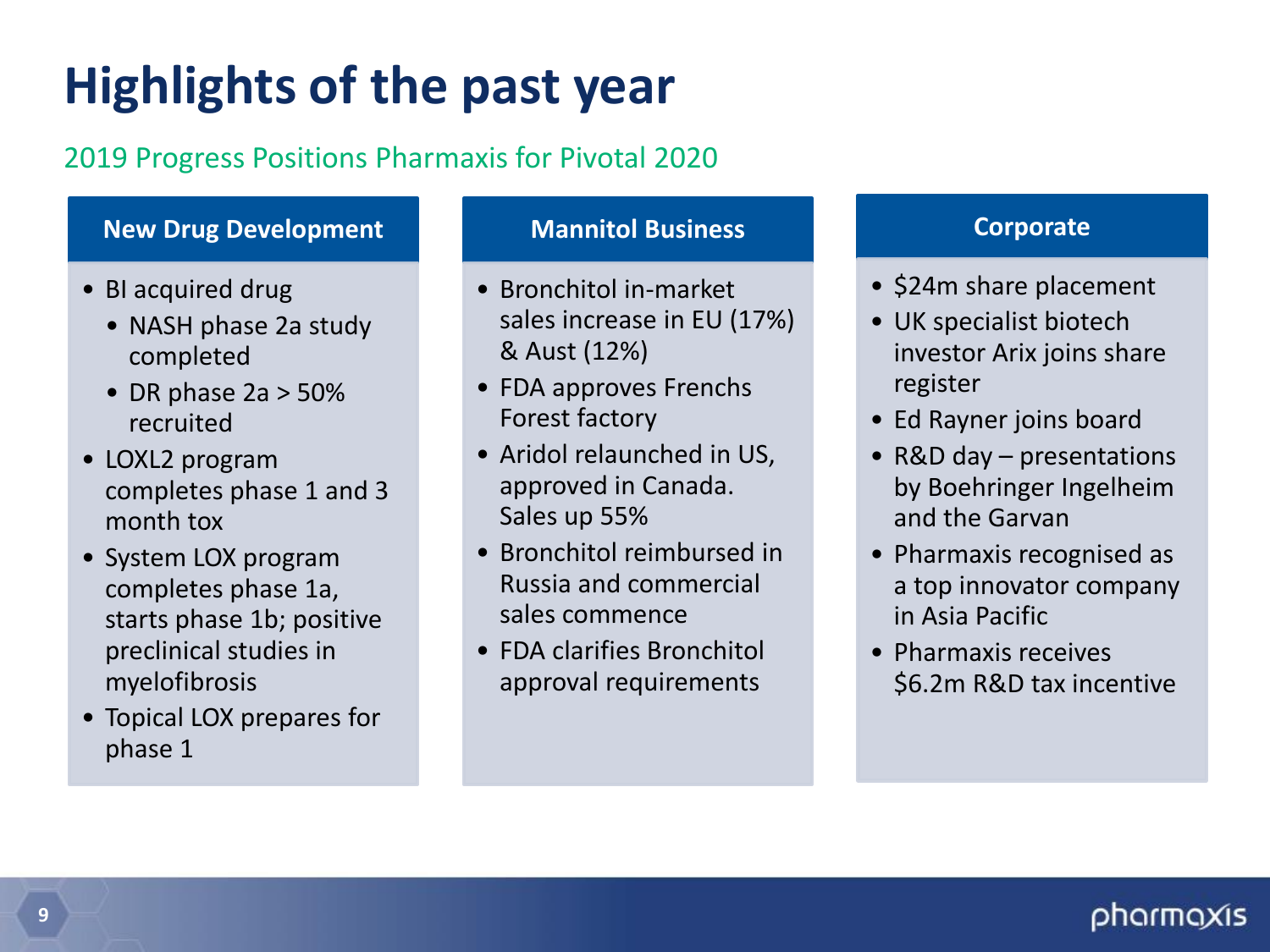## **Boehringer Ingelheim deal**





- No further investment required from Pharmaxis
- Commercial go/no go for phase 2b in NASH expected Q4 2019
- Start of Phase 3 milestones ~A\$100m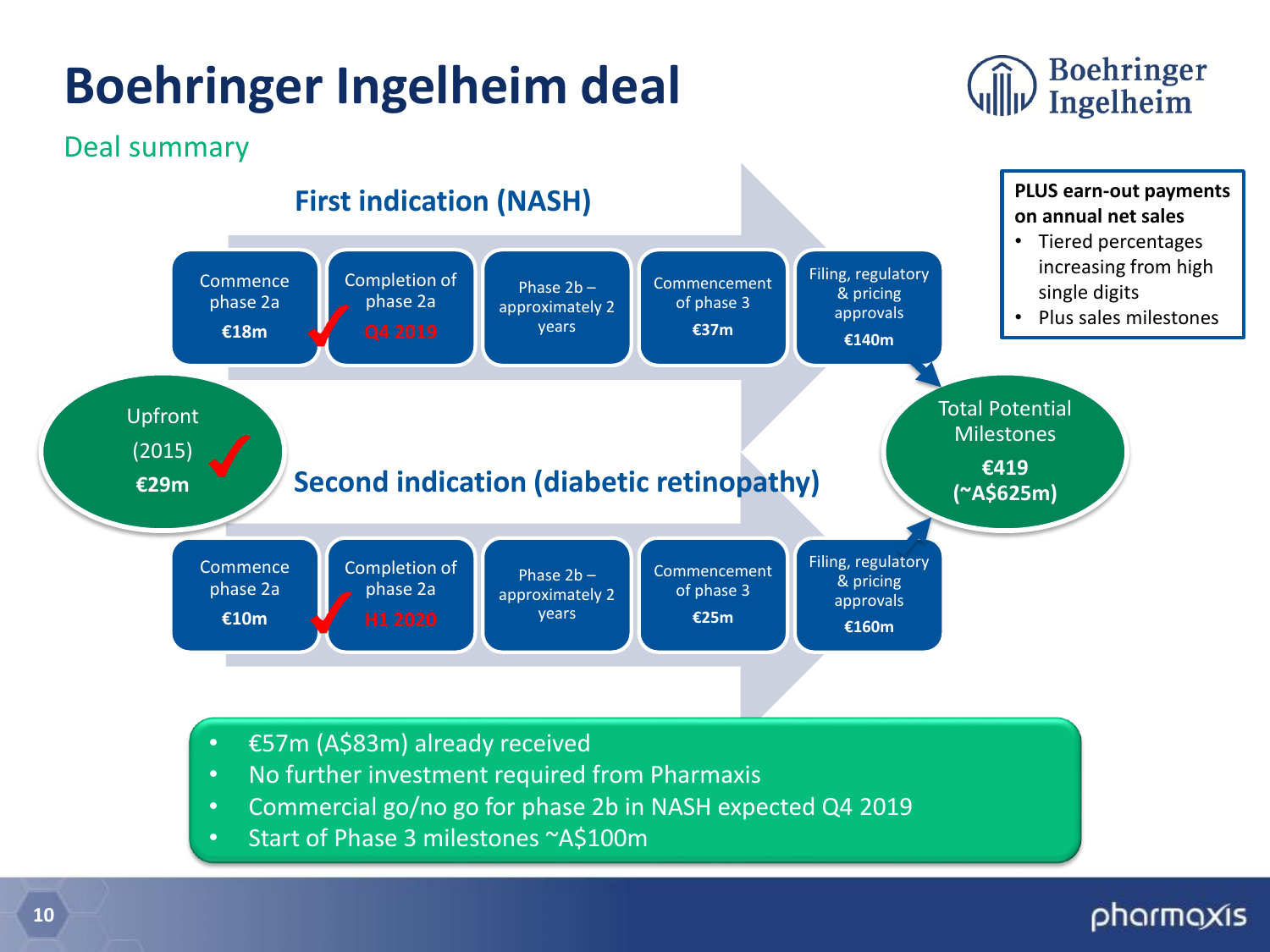## **BI 1467335 in two "proof of clinical concept" Phase IIa trials**



### **Phase IIa in NASH patients**

*ClinicalTrials.gov Identifier: NCT03166735*

- Safety, Tolerability, PD, and PK in four doses
- Secondary efficacy endpoints
- N=114 from Europe and North America
- 12 week treatment period compared to placebo in patients with clinical evidence of NASH.
- Study completed June 2019
- **Study to report Q4 2019**

BI phase 1 safety studies: 6 completed, 2 ongoing



### **Phase IIa in Diabetic Retinopathy patients**

*ClinicalTrials.gov Identifier: NCT03238963*

- Safety, Tolerability, PD, and PK with and without treatment
- Secondary efficacy endpoints
- N=100 from Europe and US
- **12** week treatment compared to placebo with a 12 week follow up period in patients with nonproliferative diabetic retinopathy
- > 50% recruited
- **Estimated study completion May 2020**

#### pharma; y.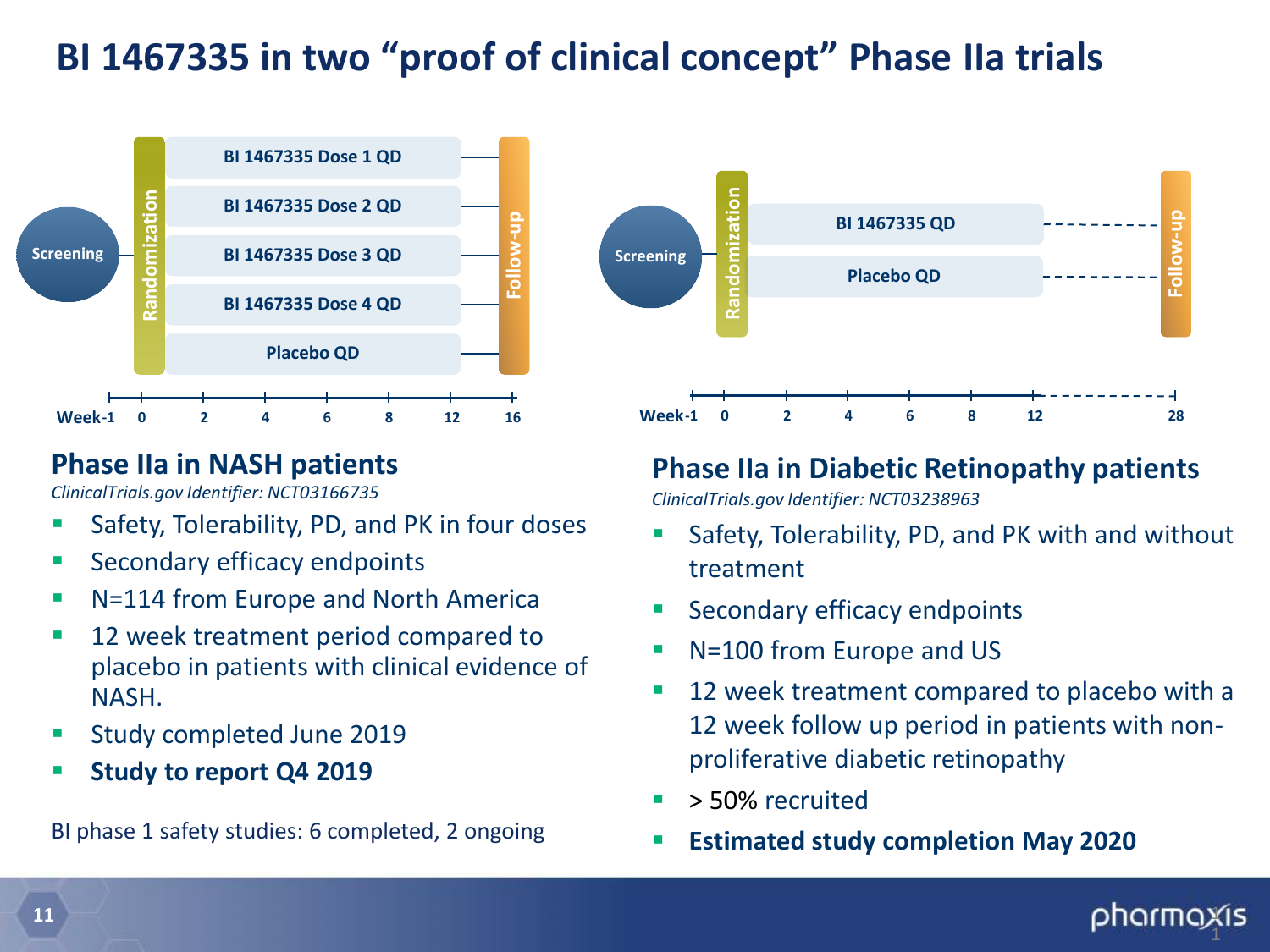# **LOXL2 inhibition program in partnering process**

### for NASH, IPF & other high value fibrotic diseases



Potential indications / market size:

- $\triangleright$  NASH / Liver Fibrosis; \$35b<sup>1</sup>
- Pulmonary fibrosis (IPF);  $$3.5b^2$
- Kidney fibrosis
- Cardiac fibrosis



- $\blacksquare$  LOXL2 and fibrosis
	- LOX family of enzymes catalyse the final step in the fibrotic disease process
	- Clear association of increased levels of serum LOXL2 with disease progression in IPF, NASH and cardiac fibrosis
- Competitive profile
	- Novel target and mechanism of action
	- Once daily oral drug
	- Best in class drug with high level inhibition of LOXL2 enzyme for 24 hours from one dose in phase 1 studies
	- $\triangleright$  13 week tox studies (2 species) for both compounds
	- $\triangleright$  Only known drug in clinical development to also inhibit LOXL3
	- Place of LOXL2 at the end of the fibrotic cascade provides opportunity to treat various fibrotic diseases and use in combination with other Pharma pipeline drugs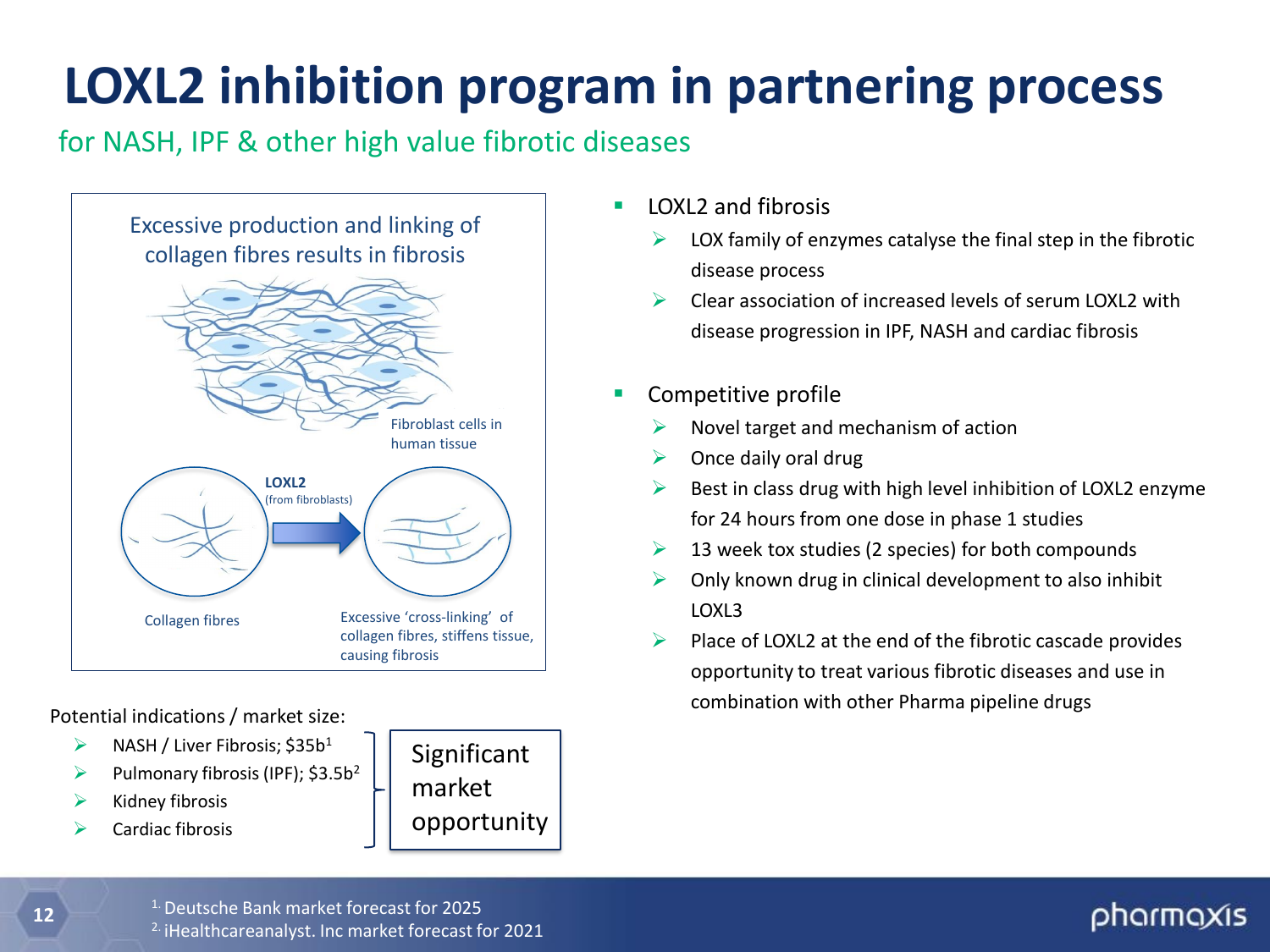## **Systemic LOX inhibitor**

Opportunities to fast track into patient proof of clinical efficacy studies

| Program       | <b>Systemic LOX</b>                                                                                                                                                                   |
|---------------|---------------------------------------------------------------------------------------------------------------------------------------------------------------------------------------|
| Indication    | Severe fibrotic indications<br>myelofibrosis<br>pancreatic cancer                                                                                                                     |
| <b>Status</b> | Phase 1a completed<br>Effective in animal models<br>of myelofibrosis and other<br>acute fibrotic diseases<br>2018 patent priority date                                                |
| Next steps    | Complete 3 month tox<br>studies<br>Complete Phase 1b<br>(Multiple Ascending Dose)<br>Commence phase 1c/2<br>study in myelofibrosis and<br>or pancreatic cancer<br>patients by H1 2020 |

### Phase 1a - Single Ascending Dose



*Dose dependent reduction in LOX activity in plasma*

- Good safety profile cleared to proceed to Multiple Ascending Dose stage
- **Significant 24 hour inhibition of LOX** enzymes from single once a day dose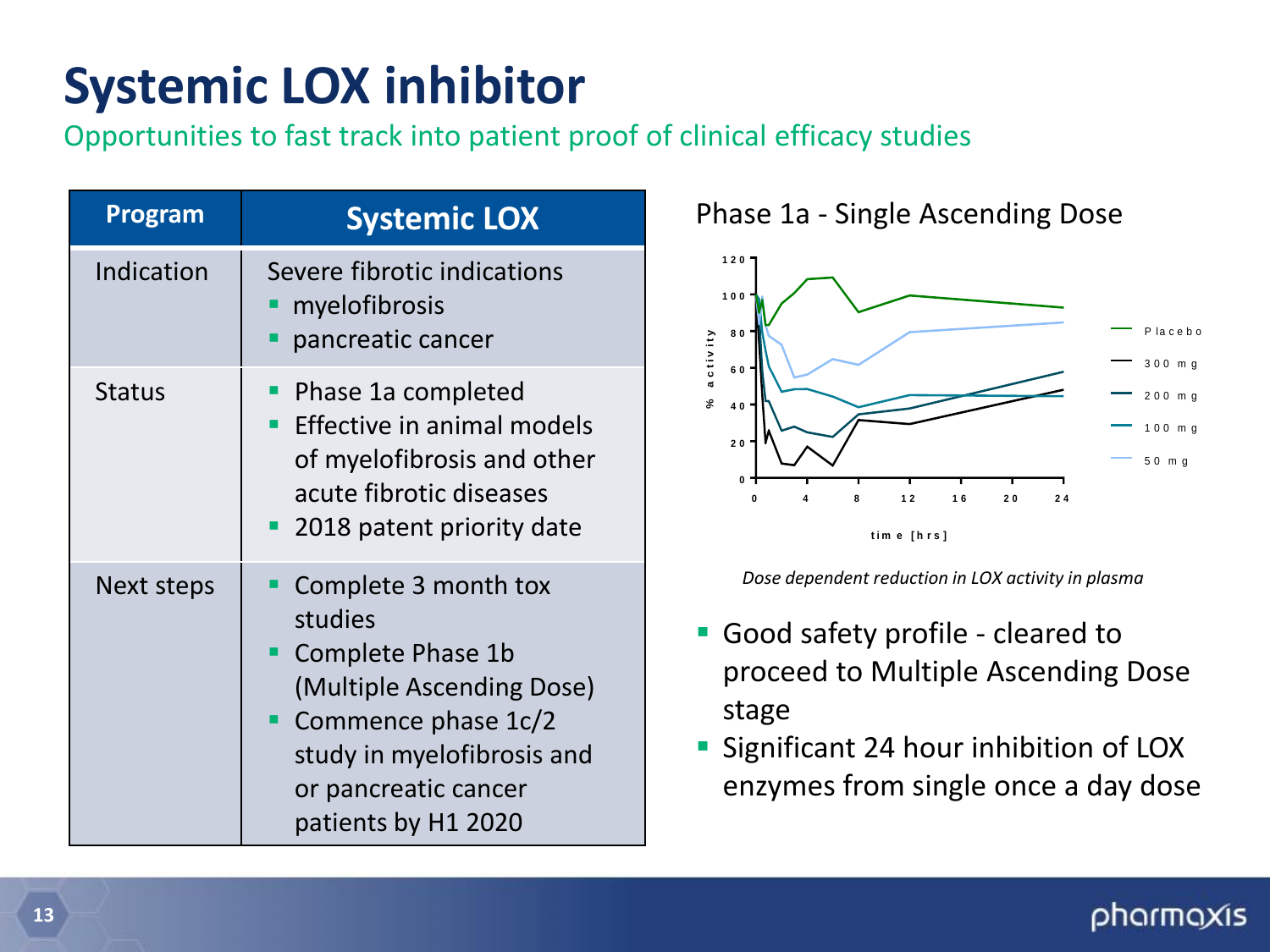# **Myelofibrosis background**

A rare type of bone marrow cancer that disrupts your body's normal production of blood cells

#### **3 PRIMARY WAYS MF AFFECTS PEOPLE** From the outside, many people with myelofibrosis look the same as their healthy friends and family. But inside, patients are often experiencing: **ENLARGED SPLEEN (SPLENOMEGALY):** abdominal pain, a feeling of early fullness, bloating and high pressure in the liver vasculature<sup>®</sup> IMPAIRED BLOOD CELL PRODUCTION: reduced platelets (thrombocytopenia), red blood cells (anemia), and white blood cells (leukopenia)<sup>9</sup> **CONSTITUTIONAL SYMPTOMS:** fatigue/tiredness, night sweats, itching, bone pain, inactivity, concentration problems, fever, and weight loss<sup>9</sup> Source: MPN Research Foundation

- **5k** US patients diagnosed per year
- **16k** total US patients
- **5 Years** Median survival
- **US\$1b+** market
- Current treatments target JAK1/2 enzymes
	- Improve constitutional symptoms (e.g. fevers, weight loss) reduce spleen size and bone pain
	- Don't impact bone marrow histopathology and anaemia
- **Limited pipeline of drugs in** development
	- 2<sup>nd</sup> generation JAK inhibitors
	- Few anti fibrotic drugs
- LOX an important target in myelofibrosis
	- The role of the extracellular matrix and LOX in primary myelofibrosis highlighted in *Blood Cancer Journal* review article
	- http://dx.doi.org/10.1038/bcj.2017.6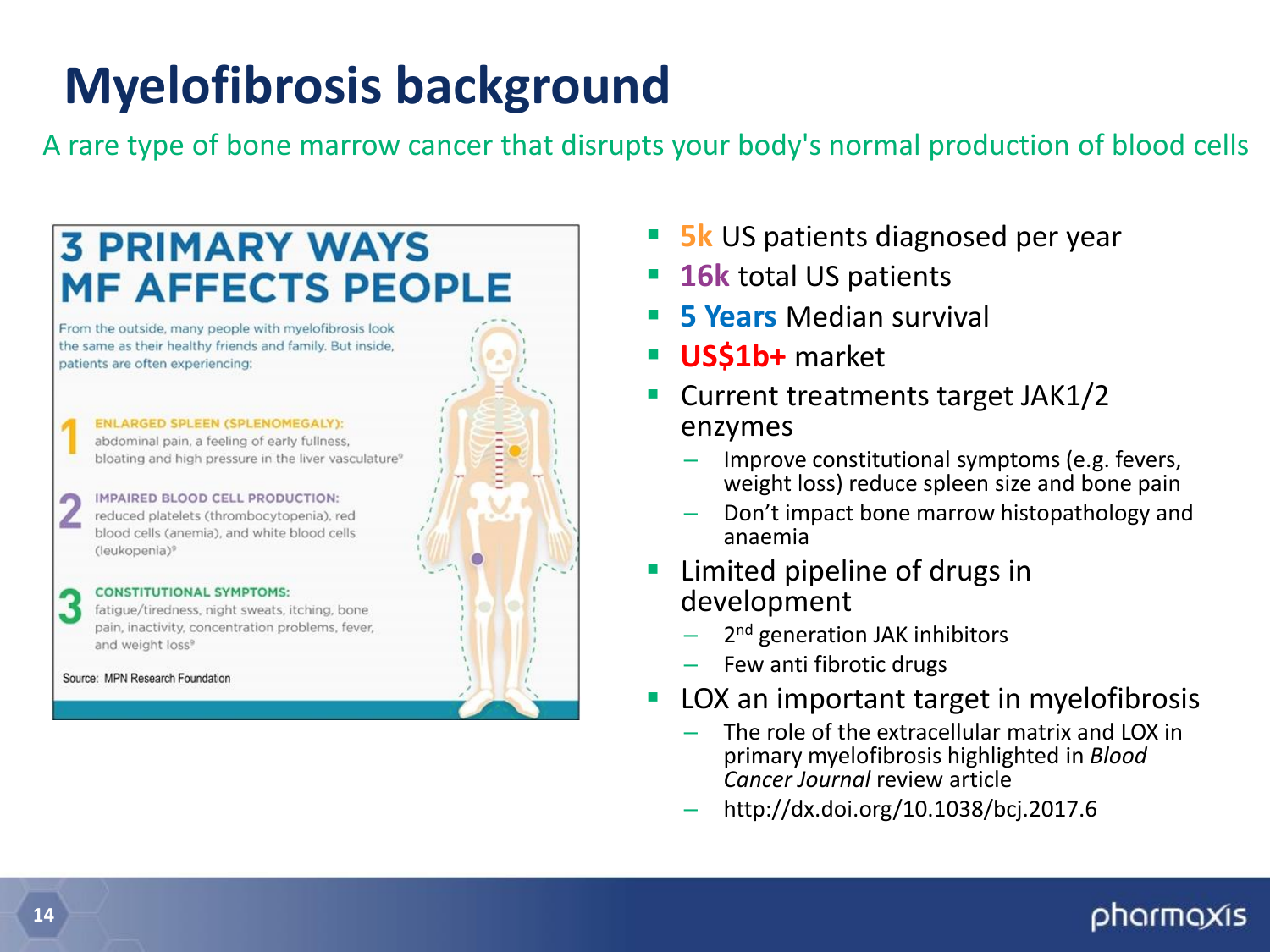## **Topical LOX inhibitor**

## Opportunities to fast track into patient proof of clinical efficacy studies

| Program       | <b>Topical LOX</b>                                                                                                                                                                                            |
|---------------|---------------------------------------------------------------------------------------------------------------------------------------------------------------------------------------------------------------|
| Indication    | <b>Scar revision</b><br><b>Keloid scarring</b><br><b>Burns</b>                                                                                                                                                |
| <b>Status</b> | Limited competition<br>Lead candidate selected<br>Improves scar appearance and<br>function in animal models<br>Strong academic and clinical<br>advocacy<br>• Short term tox studies<br>completed successfully |
| Next steps    | Complete 3 month tox studies<br>Ready to commence proof of<br>٠<br>concept study in patients 2020                                                                                                             |

#### **Normal skin**

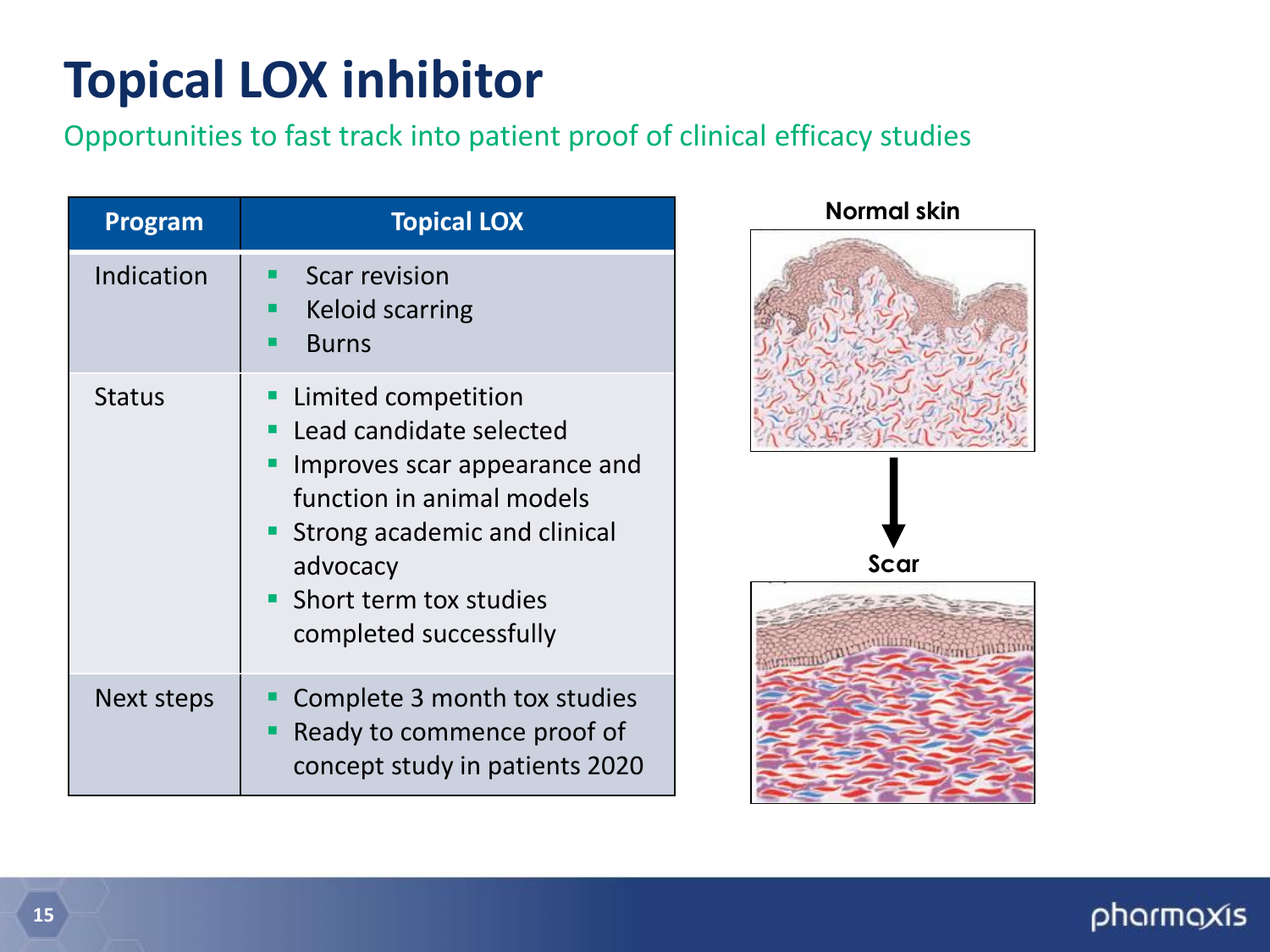## **Mannitol business – profitable from 2020**

Driven by existing market growth plus market entry of Bronchitol into US



- Two mannitol based products from Sydney factory; FDA, TGA, EU approved
	- Aridol (Asthma Diagnostic)
	- **Bronchitol (Cystic Fibrosis)**
- **Strong 2019 sales and healthy order book** for both drugs
	- Bronchitol EU FY 19 in-market sales +17%
	- **Bronchitol Australia FY 19 in-market sales +12%**
	- **Aridol global sales FY 19 +55%**
- **Increasing rate of profitability on growing sales** as factory increases capacity utilisation

### **The US Market Tipping Point**

- FDA issued a Complete Response Letter (CRL) in June 2019
	- Details all of the remaining matters to be addressed before Bronchitol® can be approved
	- Main requirements in CRL are that Chiesi:
		- Revise the product packaging and user instructions
		- Conduct a human factor study (HFS) demonstrating healthcare professionals can properly administer the mannitol tolerance test.
- Expected timing
	- Design HFS
	- FDA review of HFS
	- Completion of HFS Q1 2020
	- File HFS and other requested information with FDA – Q1 2020
	- FDA completes review  $-60$  days from filing
- US sales commence in H2 CY 2020 and turn business cash flow positive.
- **Launch milestone US\$10m in H1 CY 2020**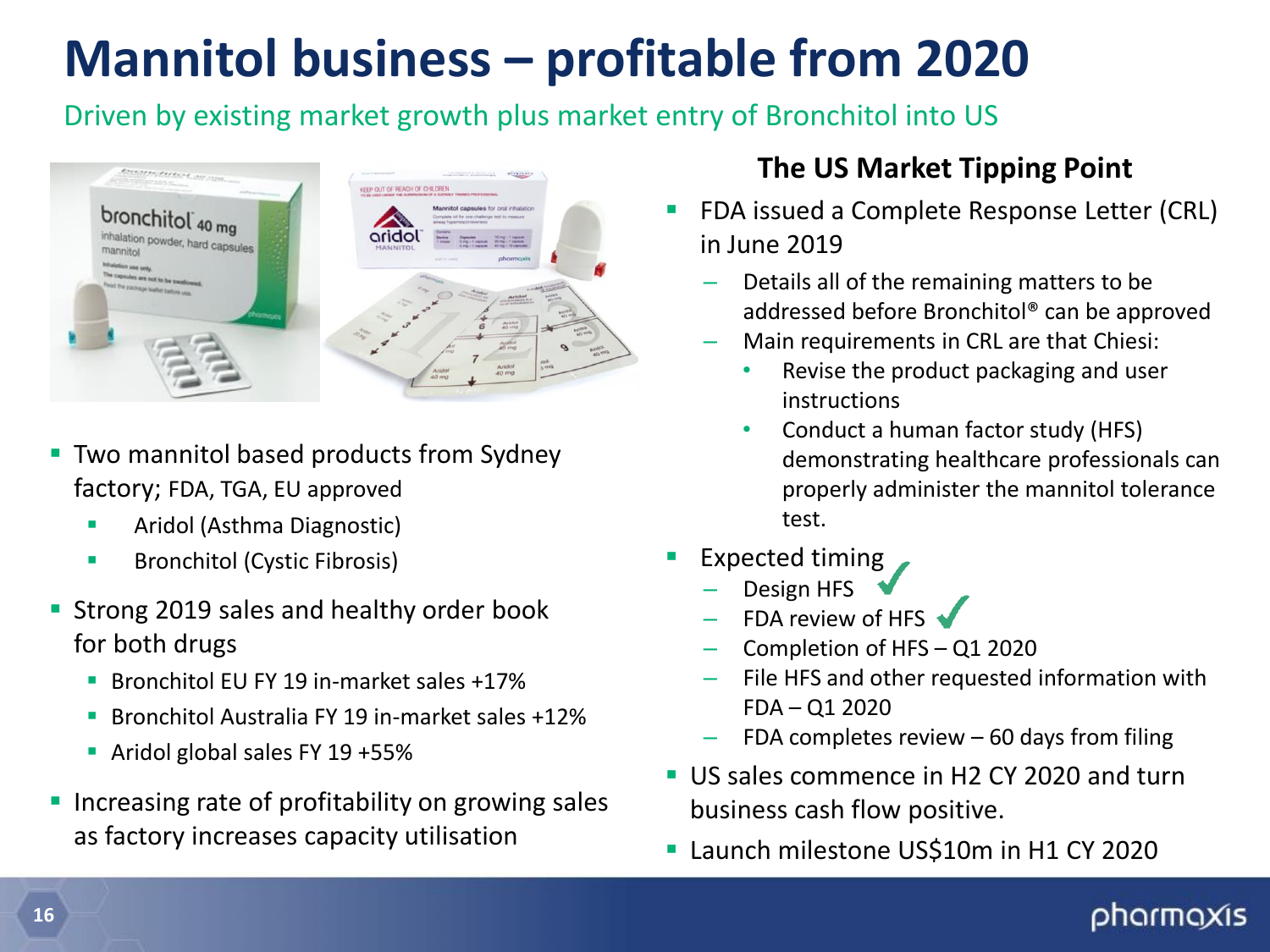## **Expectations for 2020**

#### **New Drug Development**

- •BI acquired drug
	- •NASH phase 2a study report and commercial assessment to move to phase 2b - Q4 19
	- •DR phase 2a study to report and commercial assessment - mid 2020
- •LOXL2 program partnering to conclude
- •Systemic LOX program complete phase 1, commence trial in cancer patients
- •Topical LOX program to complete 3 month tox; commence phase 1 in healthy volunteers with scars

#### **Mannitol Business**

- •US FDA to complete review H1 2020 - if approved
- •launch milestone US\$10m (H1)
- •US sales commence (H2)
- •Sales growth in existing and new territories expected (including Russia Russia)
- •=> Business unit transitions to profitability

#### **Corporate**

•R&D day – currently scheduled H1 2020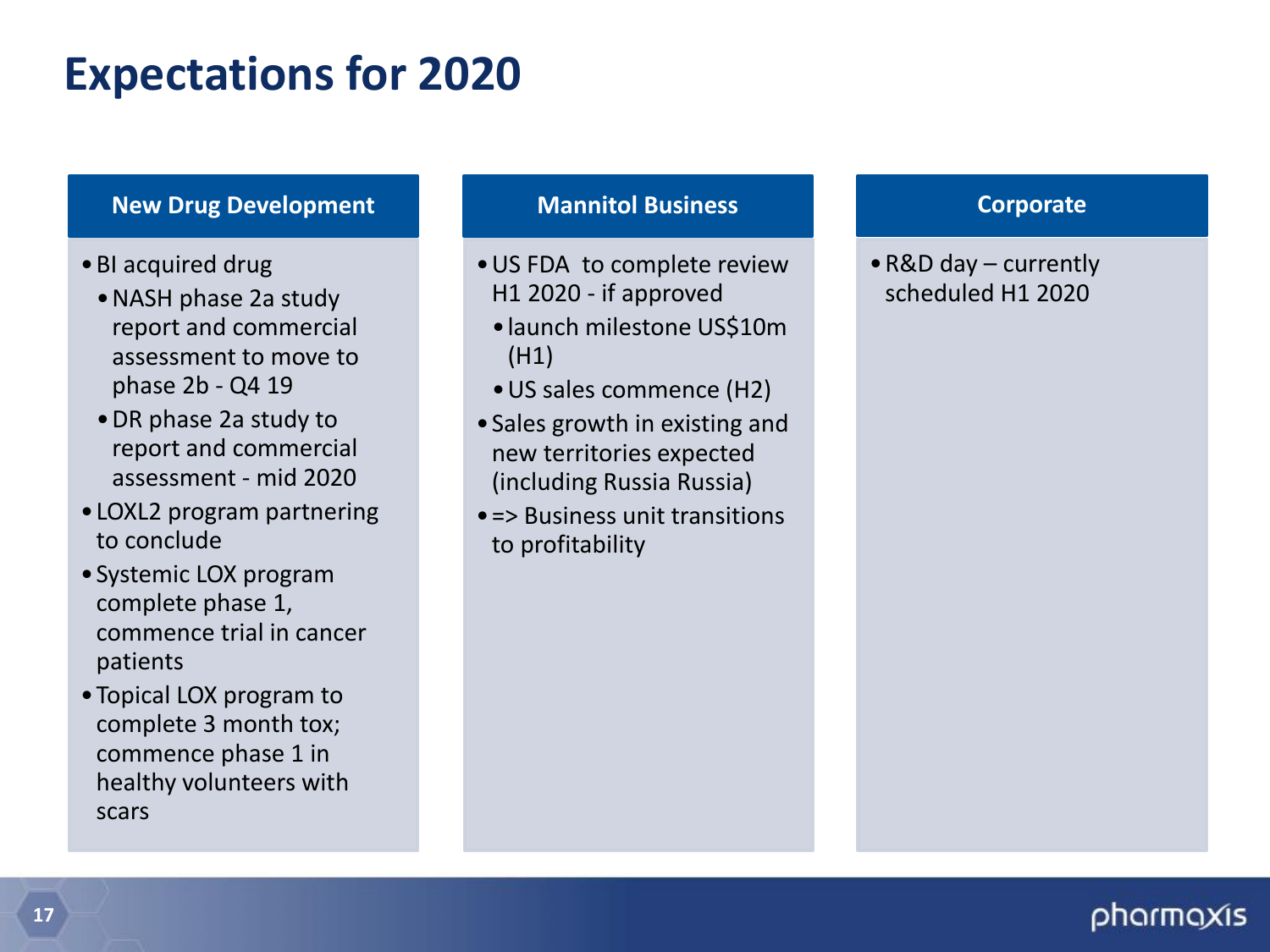

## **Financial Overview**

David McGarvey CFO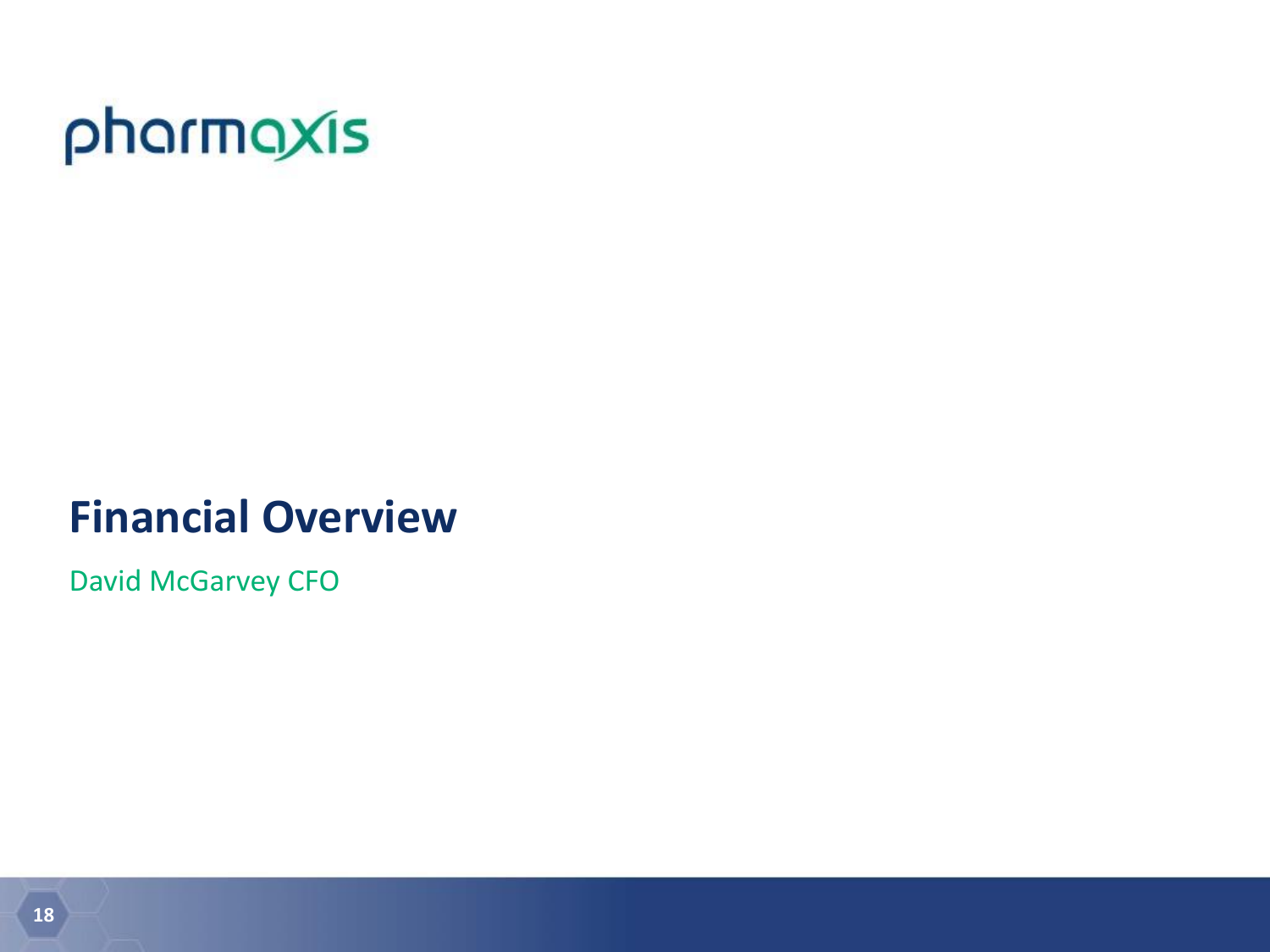## **Financials – highlights**

### 30 June 2019

| A\$'000                                  | 2019      | 2018      | 2017      | 2016      |
|------------------------------------------|-----------|-----------|-----------|-----------|
| <b>Income Statements</b>                 |           |           |           |           |
| Sales revenue                            | 5,676     | 6,094     | 4,823     | 6,135     |
| Other revenue                            | 7,404     | 44,739    | 13,178    | 12,885    |
| Total revenue                            | 13,080    | 50,833    | 18,001    | 19,020    |
| Expenses                                 | (33, 138) | (44, 413) | (36, 437) | (35, 476) |
| Net profit (loss) after tax              | (20, 058) | 6,428     | (18, 346) | (16, 463) |
|                                          |           |           |           |           |
| <b>Segment results - adjusted EBITDA</b> |           |           |           |           |
| Mannitol (Bronchitol & Aridol)           | (5,013)   | (3,786)   | (7, 100)  | (8, 228)  |
| New drug development                     | (6, 764)  | 28,771    | (4, 114)  | (2,625)   |
| Corporate                                | (3, 874)  | (13, 466) | (4, 017)  | (3,988)   |
|                                          | (15, 651) | (11, 519) | (15, 231) | (14, 841) |
| <b>Cash flow</b>                         |           |           |           |           |
| Operations                               | (19, 798) | 12,206    | (15, 262) | (11,989)  |
| Investing activities                     | (981)     | (884)     | (723)     | (1, 381)  |
| <b>Financing activities</b>              | 20,830    | (1,753)   | (1, 721)  | (1, 714)  |
|                                          | 51        | 9,569     | (17, 706) | (15,084)  |
| Cash at bank                             | 31,124    | 31,073    | 21,504    | 39,209    |

Refer to and June 2019 Quarterly Shareholder Update for additional financial information

- **Refer to following** individual segment slides for commentary on financial results
- For additional financial information and commentary refer to 2019 Annual Report and the June 2019 Quarterly Shareholder Update
- Cash flow investing activities relate to drug discovery capability, manufacturing upgrades and patent applications
- Cash flow financing activities – predominantly finance lease over facility at Frenchs Forest. In 2019 includes \$24m placement
- Closing cash of \$31m
- R&D tax credit of \$6.2m received October 2019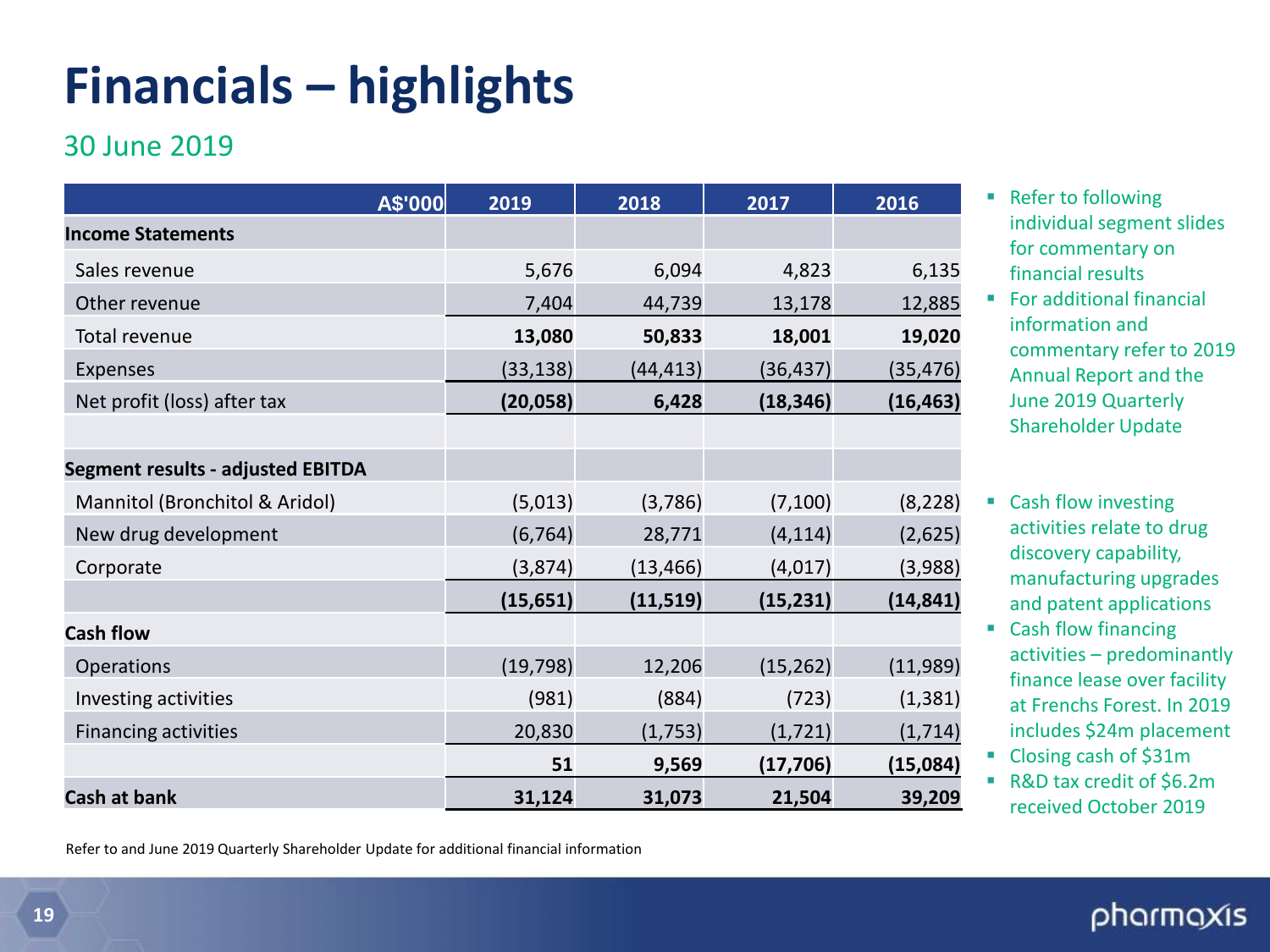# **New Drug Development**

## Expenses (financial years ended 30 June)



New Drug Development Expenses - Quarterly

New Drug Development Expenses

- **Employee and other core costs are stable and a** small percentage of total drug development expenditure
- **P** Drug discovery and clinical trial costs are the major component of expenditure
	- these are external costs
	- vary on a project by project basis as drugs progress through development – see bottom graph
- **Pharmaxis new drug development expenditure is** eligible for an R&D tax incentive (cash) of approximately 40%, subject to total company revenue being less than \$20 million.

Preclinical development and clinical trial costs incurred to progress drug candidates from successful research programs.



**■ Employee costs ■ Other core ■ LOXL2 ■ LOX oral ■ LOX topical ■ SSAO/MPO ■ Other**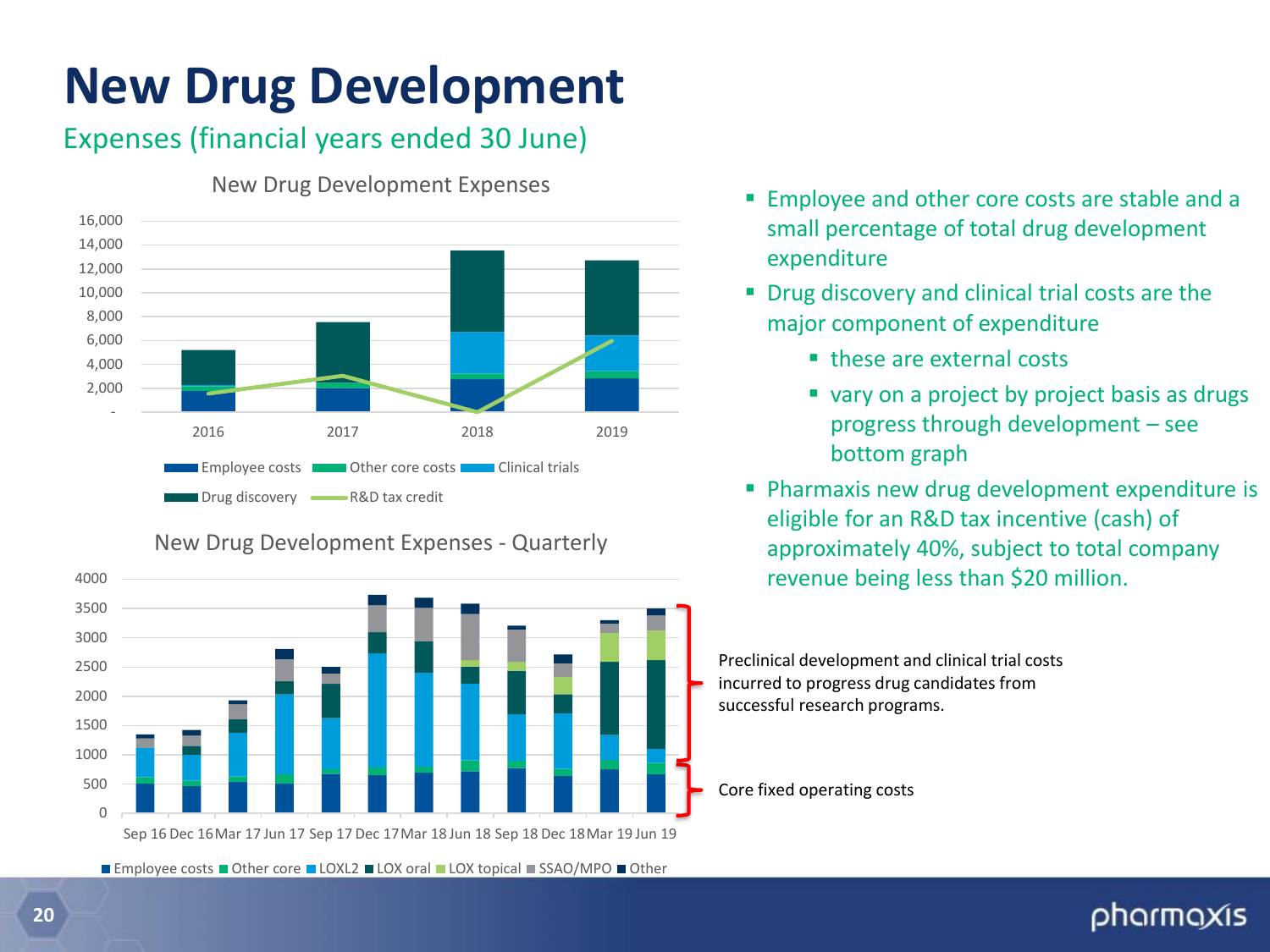# **Mannitol Business (Bronchitol & Aridol)**

**Revenue\***

**FY 2019:** 

builds inventory levels FY 2017: First sale to Russia

costs by US partner

**Aridol includes US relaunch.** 

Segment profitability & sales analysis (financial years ended 30 June)



#### **Path to profitability: increase revenue to leverage cost base**

- Core cost base relatively fixed vs sales volume
- Reimbursement of Bronchitol in Russia achieved 1 January 2019. (Sales in 2019 reduced by credit note of \$411k in relation to price change and expired inventory held by distributor – one off.)
- US approval Subject to FDA approval (~Q1 CY 2020), launch milestone of US\$10m and sales commence in Q2 CY 2020
- Other Bronchitol sales growth opportunities
	- Chiesi territory expanded to include Greece, Nordic
	- **EffRx appointed as Swiss distributor in June 2019**
- Aridol: US launch Dec 18; Canada approval in June 2019, launch H2 2019
- FY 2019 includes reimbursement of CF303 clinical trial costs



 FY 2015: Direct to pharmacy until June 15 (ie all sales revenue to PXS) FY 2016: EU sales via distributors at lower margin (~50%) to PXS. Chiesi

FY 2018: Growth in EU (Chiesi) & Australia (expanded PBS coverage)

**Major EU distributor order moved from H1 to H2 CY 2019** Other revenue in all years is predominantly reimbursement of clinical trial

pharmaxis

\* Sales adjusted for Russian credit note in 2019 re sale made in 2017

#### Sales\*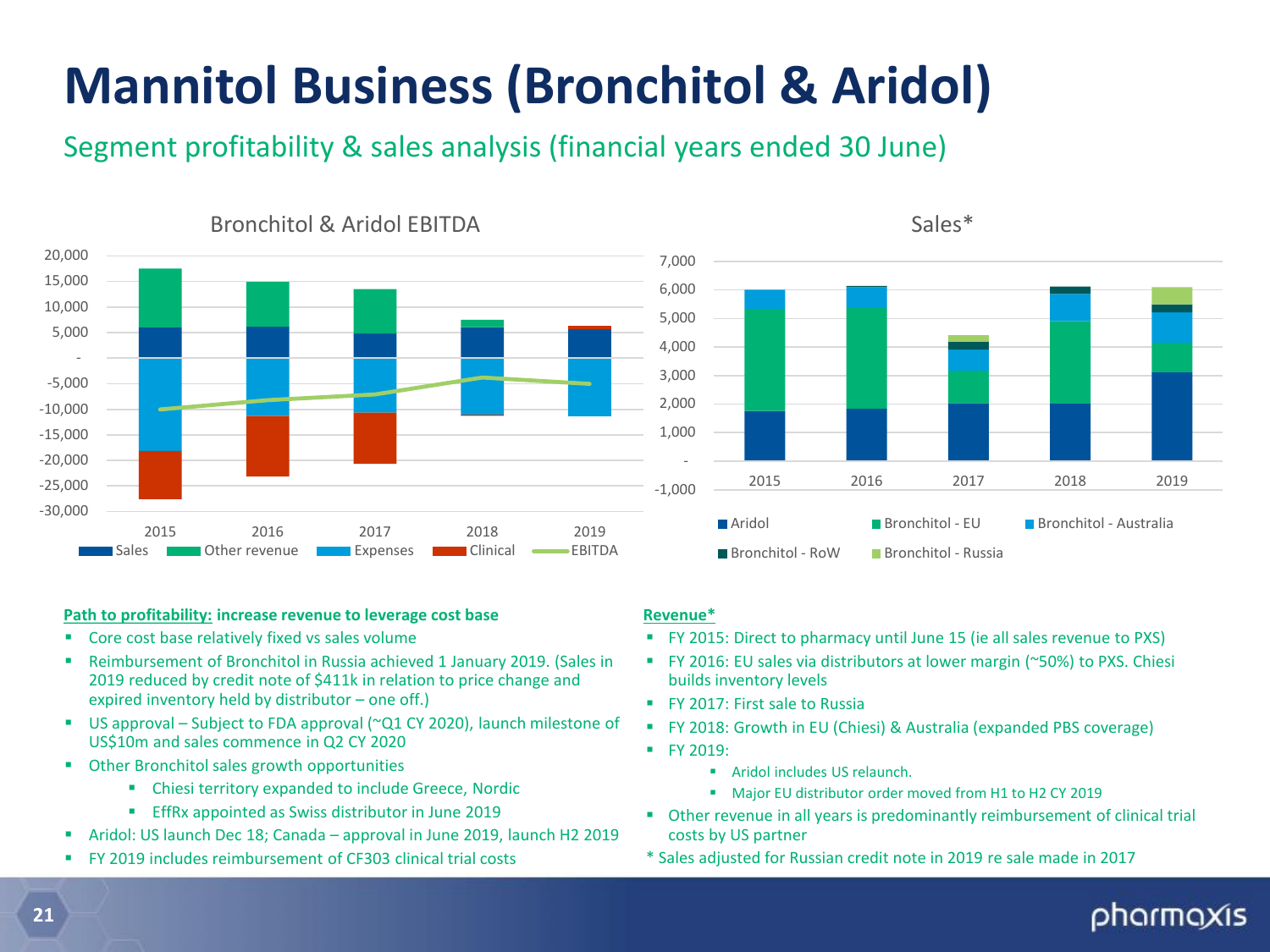## **Corporate**

### Expenses (financial years ended 30 June)



- - **Employee and other costs stable**
	- One-off expense in H1 FY 2018 to change collaboration agreement with Synairgen

### phormoxis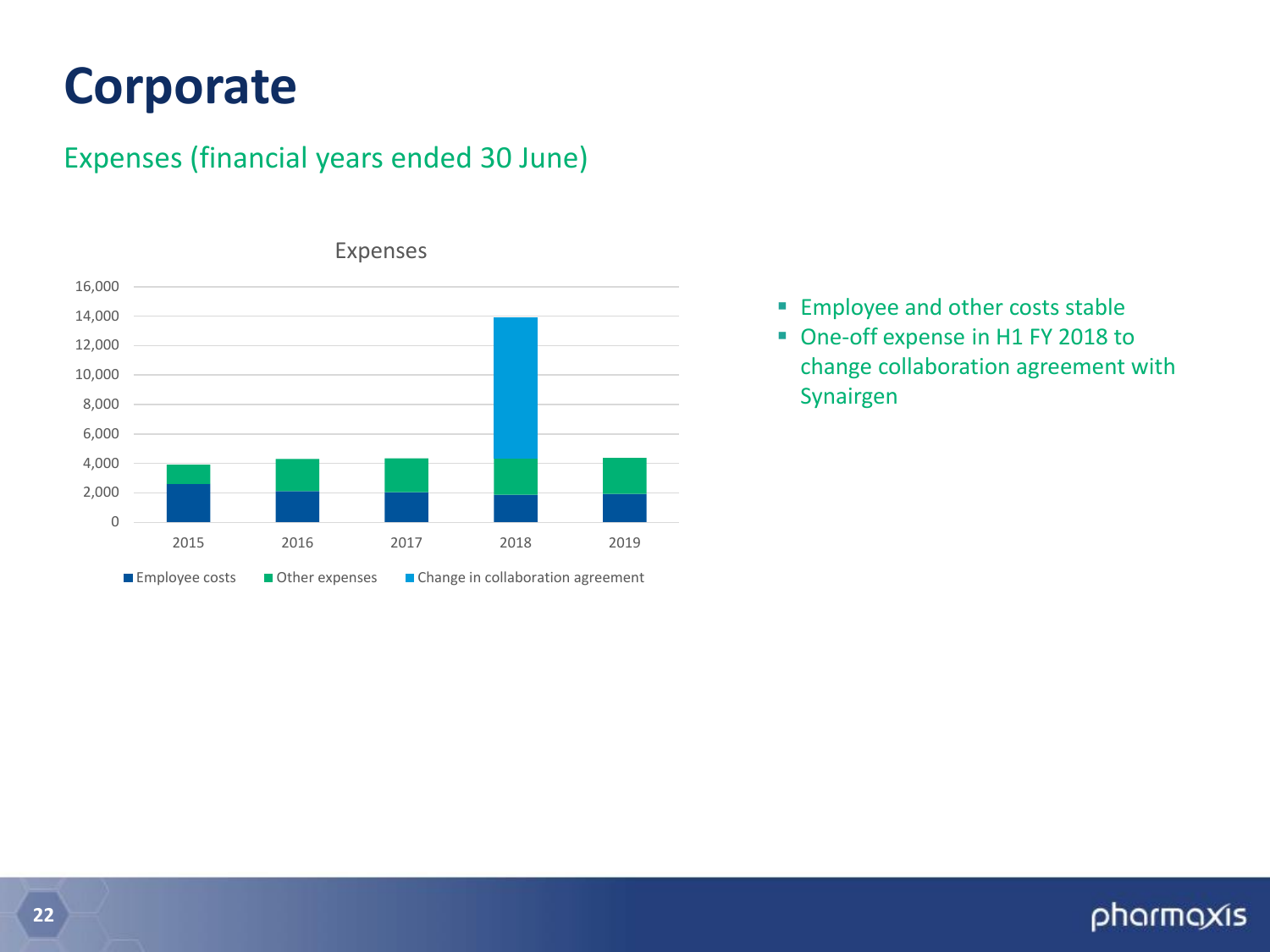## **Balance sheet**

### 30 June 2019



■ 2019 R&D tax credit of \$6.2m received October 2019



- **Finance lease over 20 Rodborough Rd (to** 2024)
- NovaQuest financing not repayable other than as % of US & EU Bronchitol revenue

### phormoxis